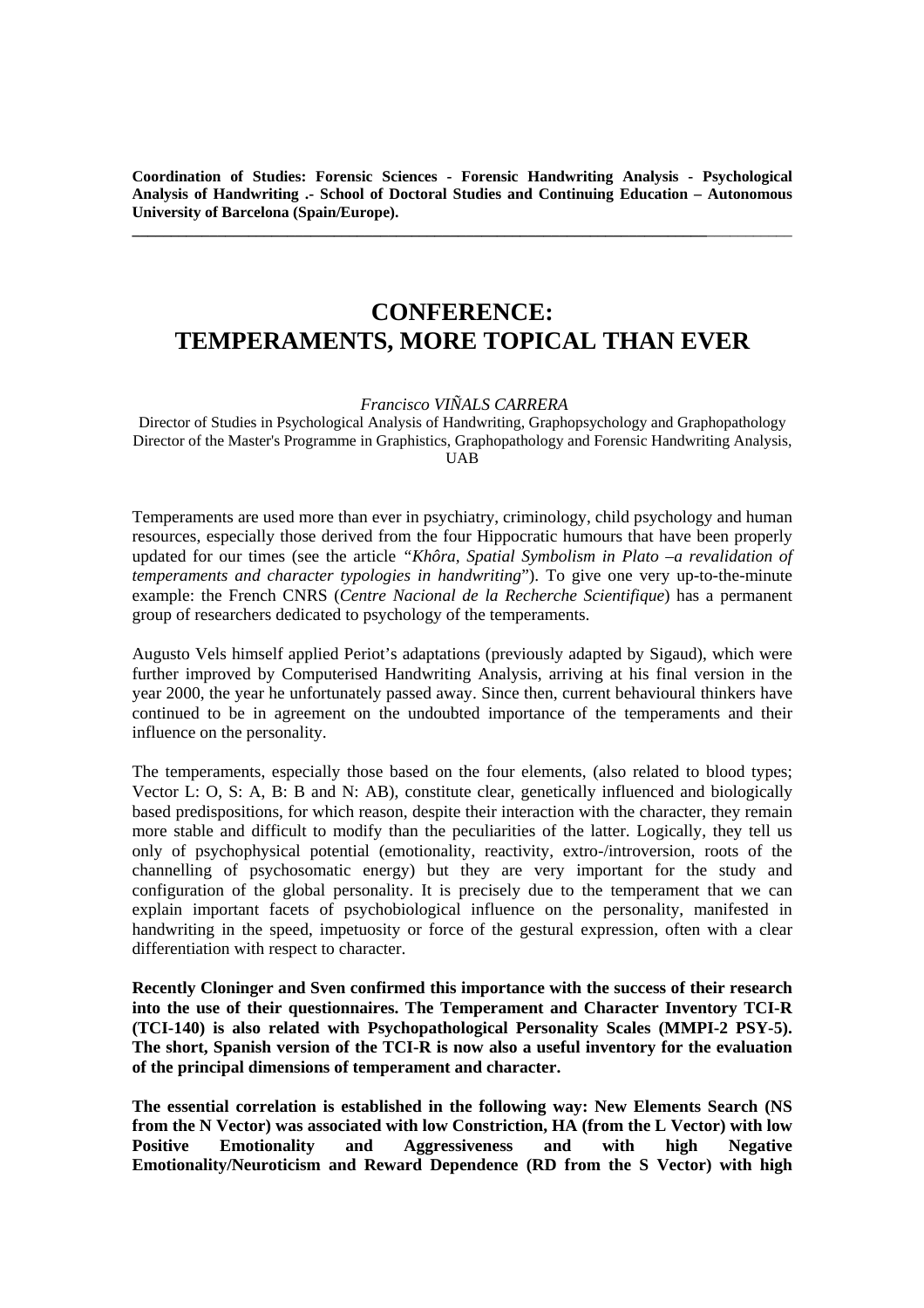## **Positive Emotionality. Persistence (PS from the B Vector) was related to high Aggressiveness and Positive Emotionality.**

Despite having created characterological Transactional Handwriting Analysis' of the nine exteriorisations of the ego, that are endorsed in many points by the Enneagram (in the correlation of the psychological characteristics of the nine types, not in the pantheism suggested by the said philosophical doctrine) and that TA is a psychoanalytic system of individual and social psychiatry that includes the gestural and integrates humanism and behaviourism in a suitable way, signifying a substantial advance in current Handwriting Analysis, it is necessary to make it very clear that at no point do we abandon the temperaments. In fact, there would be no TA without the temperaments. In the structural analysis of the three systems, the temperaments are located in the "Child system" and are the biological motor which we bring with us at birth as our inheritance and genetic configuration. They are used together with emotional recordings form the whole framework of the said archaeopsyche or "Child system", where each temperament influences the reception of the information recorded in the "Parent system" in order to respond in one way or another, which follow the potential of the neopsyche or "Adult system" and in accordance with the system that holds the executive power in the cathexis, will facilitate one or another of the Ego's externalisations in the form of the nine states we typically express or as characteristics derived from the TA.

TA aside, in our work: *Psychodiagnostic Assessment via Handwriting,* which is a teaching manual where we try to understand the concepts above all else, putting forward a teaching comparison between the temperaments and motor vehicles: *Phlegmatic* or Sigaud's digestive temperament is a van (slow and deliberate but adapted for weight and perseverance), the *Sanguine* or Sigaud's respiratory as a sport's car or competitive prototype (shiny and expansive), the *Choleric* or Sigaud's muscular as a standard effective and efficient model (consistent and self-regulating) and the *Melancholic* or Sigaud's cerebral temperament as a motorcycle (variation, acceleration, independence). In Kretschmer's and Sheldon's personality types, the predominant "actives" of the sanguine and bile temperament are grouped together in the "mesomorph", leaving the remainder (L: pyknic-endomorph, N: Leptosomatic-ectomorph). The previous study of temperament supposes at the same time a preparation of the ground for understanding character study next. Character will indicate the form of behaviour, and finally, the personality will identify the specific individual by his uniqueness, originality and difference from others.

Beyond strictly educational examples, it is also necessary to mention the current practical utility of the temperaments because of their essential contribution in relation to the difference between individuals with respect to their reactivity (a crucial element brought by the temperaments), a peculiarity that is linked to the strength or capacity for exciting the nervous system and that remains quantitatively and qualitatively reflected in responses or reactions to stimulation.

We have been able to prove that temperament has a determining influence on personal and social development, and that current research confirms earlier observations, categorically demonstrating that temperament in the business and social context is the order of the day in any scientific protocol, in the application of the most advanced techniques in Human Resources.

Similarly, aside from medical and psychological interest, the study of temperament is becoming a predictor of behavioural problems, especially externalised symptoms, which have proved to be very effective in criminology and of great interest for profiling. In fact, determining a difficult temperament (low rhythmicity, difficult behavioural regulation and negative affectivity) from 3 years of age is a early tell-tale sign of risk behaviour in the pre-adolescent, adolescent and adult stage, such as drug addiction, aggressiveness and criminal activity, since temperamentally they are predisposed to greater physiological and psychic irritability and a negative affectivity that is boosted according to specific, environmental variables (presence of stress and inappropriate parental restrictions on behaviour). Other studies that relate bio-typological constitution (body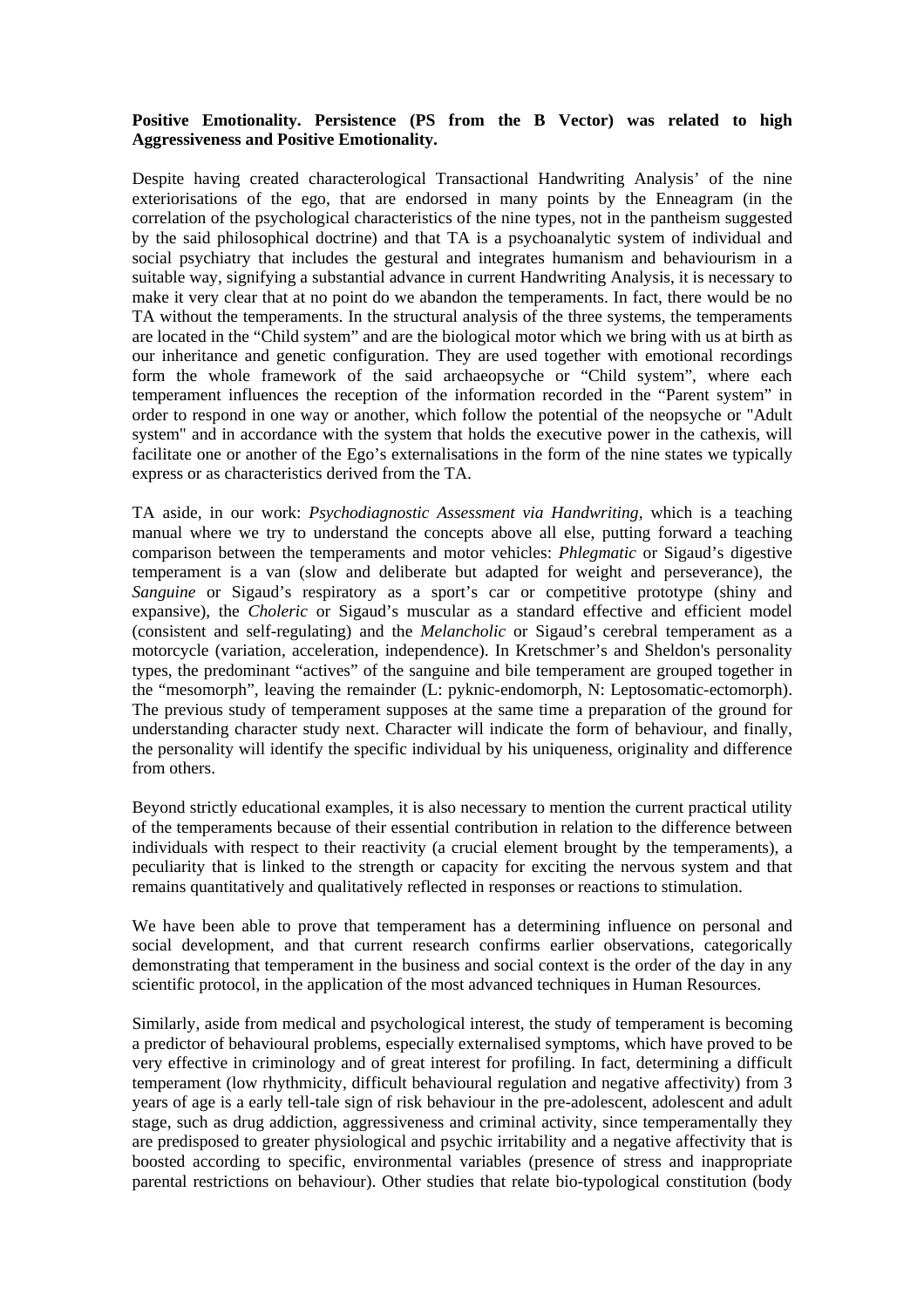group) to delinquency have been carried out based on the Kretschmer, Heymans-Wiersma-Le Senne, and Sheldon personality types, heavily applied in criminological research.

Of special significance are the studies that relate temperament and linguistics, confirming that the process of language acquisition, including vocabulary, grammatical structure, etc…, (in other words linguistic style), is found to be mediated through the characteristics of temperament in its inter-relation with social environment. More specifically, on handwriting, the latest research has confirmed a significant relationship between emotional reactivity and handwriting performance.

Thus, it is a great pleasure to be able to state that the new theories include and reaffirm the temperaments, especially those derived from Plato's elements and the Hippocratic humours; they take them into account and constantly revalidate them. Proof of this (apart from the distinguished work being done by American doctors and psychologists) is that in Spain alone, we can say that of the 34 doctoral theses in Psychiatry and Psychology concerning the temperaments that have been written in recent decades (not including those concerning the temperaments in art and literature which also amount to a good number). There has been a progressive increase, reaching 44.11% between the years 2000-2006, and 6 of which have been presented in Barcelona.

Within our Graphology study programmes at Universitat Autònoma de Barcelona, the Institut de Ciències del Grafisme (Institute of Graphological Studies) and the AGC of Spain, we are very happy to include the temperaments in our training and further training of handwriting analysts. Experience has taught us that graduates in the Psychological Analysis of Handwriting from UAB are completely prepared and their training is the most suitable, since in a world where we cannot stop, it is dangerous to limit oneself to a single method or school. The great advantage of Vels' Graphoanalysis and Transactional Graphoanalysis is that they are integrated into the other schools. In university, the future grapho-analyst will be trained first in the basic concepts and French contributions, then the Italian and German schools, but as happens with the tests, which always have to be adapted to the place where they are being set, in our case we will always bear in mind the Spanish school and carry out the appropriate adaptations of other schools to our own idiosyncrasies and in a fully practical way. This is the secret of our success and that is why companies and organisations have confidence in our graduates.

## **Bibliography**

Amador, J. A. y Kirchner, T. (1999). Correlations among scores on measures of field dependence-independence cognitive style, cognitive ability, and sustained attention, Perceptual and Motor Skills, 88 (1), 236-239.

Berkowitz, L. (1993). Aggression: Its causes, consequences and control. Philadelphia: Temple University Press.

Blackson, T. (1994). Temperament: A salient correlate of risk factors for alcohol and drug abuse. Drug and Alcohol Dependence, 36, 205-214.

Brandstrom, y cols.(1998).Swedish normative data on personality usin the Temperament and Character Inventory. Comprehensive Psychiatry, 39(3),122 8

Brandstrom,S.,Richter,J.,y Przybeck,T.(1999).Distributions by a e and sex of the dimensions of temperament and character inventory in a cross cultural perspective amon Sweden, Germany, and the USA. Psychologica Report, 89(3),747 58.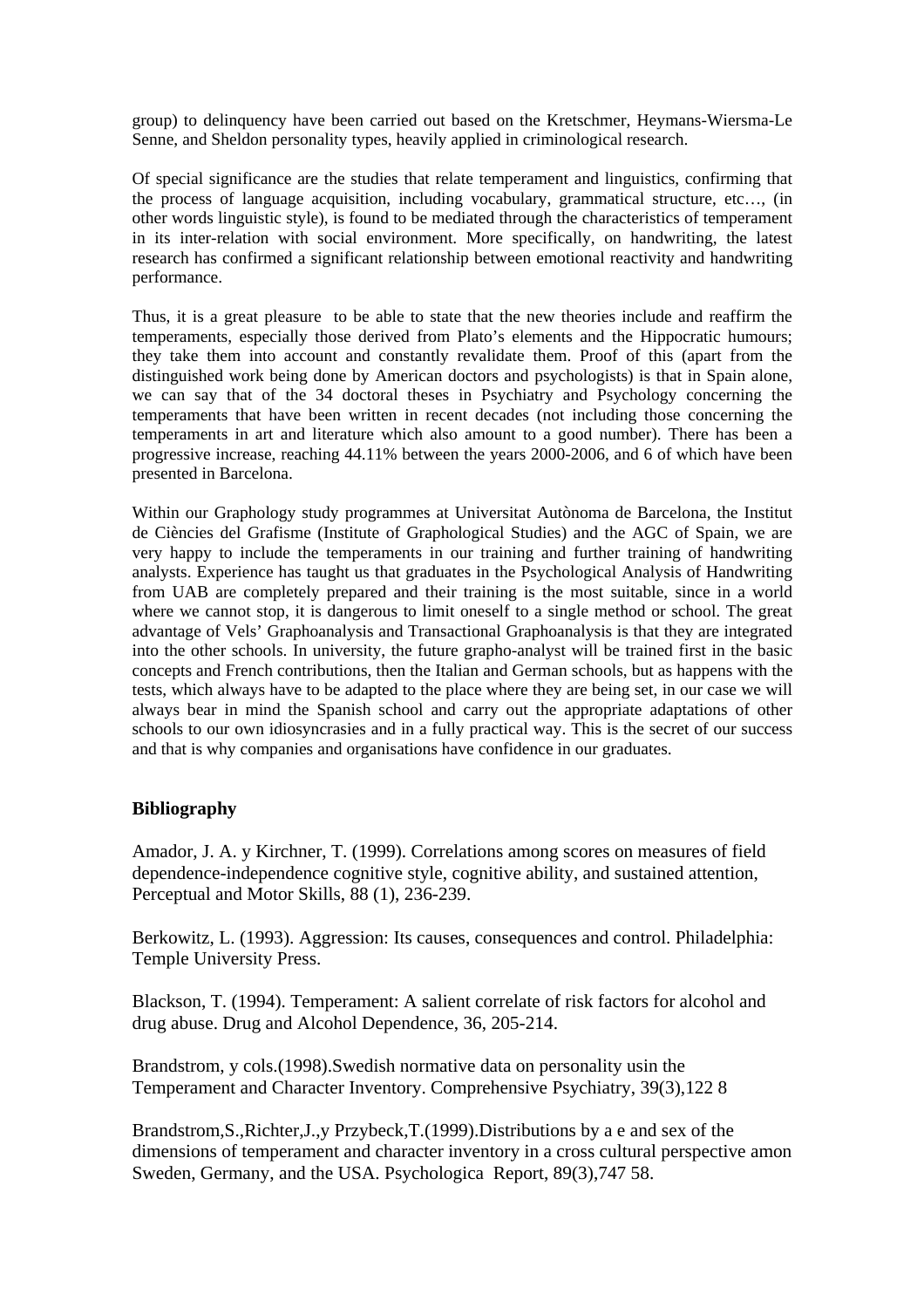Buss, A. H. (1991). The EAS Theory of temperament. En Strelau, J., i Angleiner, A. (Eds.). Explorations in temperament: International perspectives on theory and measurement. New York: Plenum.

Buss, A.H. i Plomin, R. (1984). Temperament: Early developing personality traits. Hillsdale, NJ, Erlbaum.

Buss, A.H., Plomin, R. i Willerman, L. (1973). The inheritance of temperaments. Journal of Personality, 41, 513-524.

Carey, W.B. (1970). A simplified method for measuring infant temperament. Journal of Pediatrics, 81, 823-828.

Clark, L.A., Watson, D. i Mineka, S. (1994). Temperament, personality and the mood and anxiety disorders. Journal of Abnormal Psychology, 103, 103-116.

Cloninger,C.R.(1986): A unified biosocial theory of personality ans its role in de development of anxiety states: A dimensional approach, Journal of Psychiatric Research, 26,197 211.

Cloninger,C.R.(1987): A systematic method for clinical description and classification of personality variants, Archives of General Psychiatry, 44,573 588.

Cloninger,C.R.,Przybeck,T.R., y Svrakic,D.M.(1991): The Tridimensional Personality Questionnaire: U.S. normative data, Psychologica Reports, 69,1047 1057.

Cloninger,C.R.,Przybeck,T.R.,Svrakic,D.M.,yWetzel,R.D.(1994).The Temperament and the Character inventory (TCI): A guide to its development and Use, St Louis,MO: Center for Psychobiology of Personality, Washinton University.

Cloninger,C.R., Svarakic,D.M. y Przybeck,T.R.(1993): A psychobiological model of temperament and character, Archives of General Psychiatry, 50... 975 990.

Colder, C. i Chassin, L. (1997). Affectivity and impulsivity: Temperament risk for adolescent alcohol involvement. Psychology of Addictive Behaviors, 11, 83-97.

Costas, C. (1998). Avances en la evaluación del temperamento infantil. Revista de Psiquiatria Infant-Juvenil, juny, 18-21

Davis, H. y Carr, M. (2001). Gender differences in mathematics strategy use: The influence of temperament. Learning and Individual Differences, 13(1), 83-95.

Díaz Aztienza, F.D. (2000). Estabilidad diagnóstica en psiquiatría infantil. En Gutierrez Casares, J.R.i Rey Sánchez, F. (Eds.). Planificación terapéutica de los trastornos psiquiátricos del niño y del adolescente. Madrid: SmithKline Beecham.

Earls, F. i Jung, K.G.(1987). Temperament an home environment characteristics as casual factors in the early development of childhood psychopathology. Journal of American Academy of Child an Adolescent Psychiatry, 26, 491-498.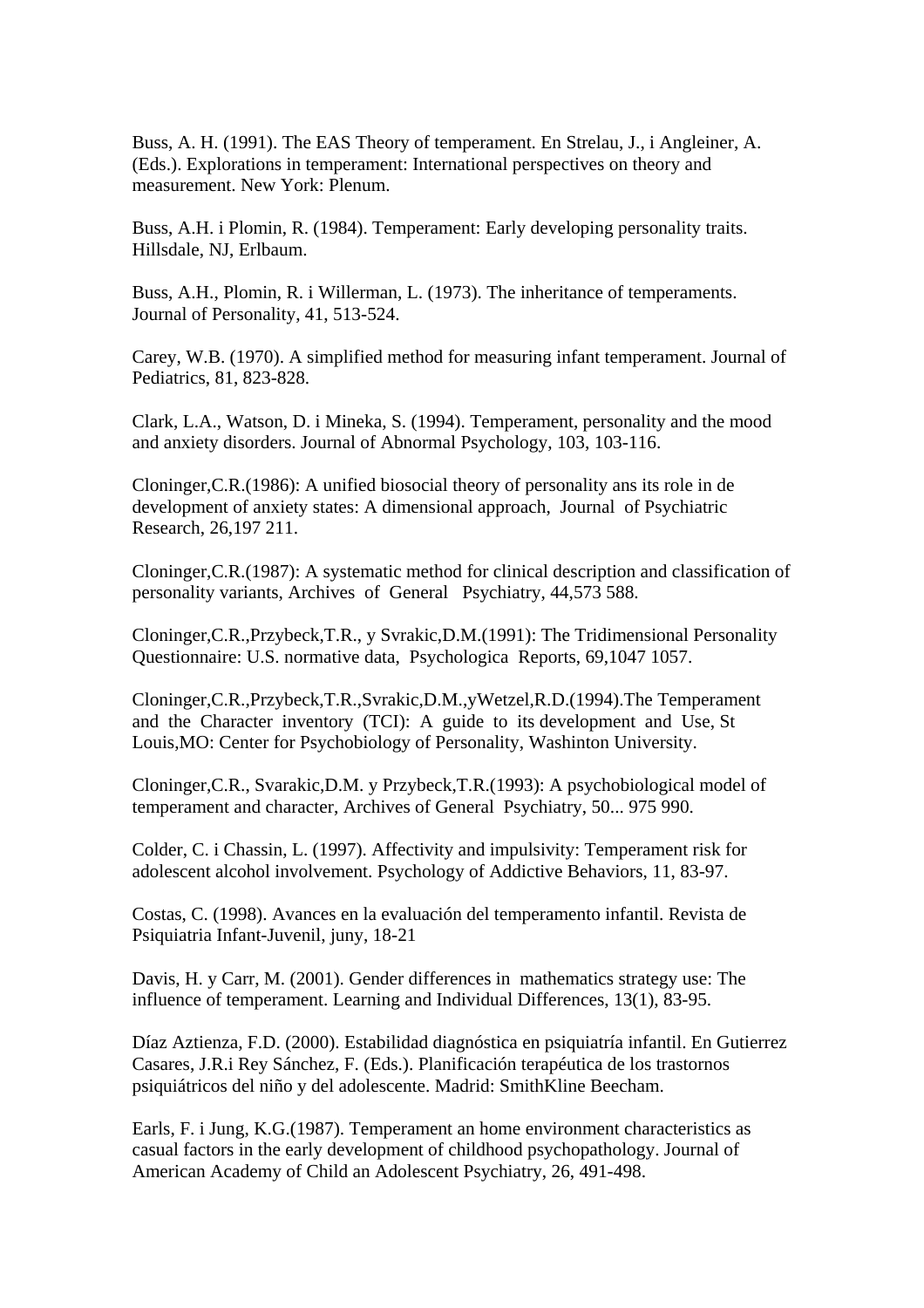Engelbrecht, P. y Natzel, S. G. (1997). Cultural variations in cognitive style: Field dependence vs field independence. Shool Psychology International, 18(2), 155-164.

Forns, M., Amador, J. A. y Roig, F. (1993). Differencesin fielddependence/independence cognitive style as a function of socioeconomic status, sex and cognitive competence. Psychology in the Schools, 30, 153-163.

Frank, B. M. (1983). Flexibility of information processing and the memory of fieldindependent and field-dependent learners. Journal of Research in Personality, 17, 89-96.

Friedensberg, E. y Strelau, J. (1982). The Reactivity Rating Scale (RRS): Reliability and validity, Polish Psychological Bulletin, 13 (3), 223-237.

García, M. (1990). Educación infantil y desarrollo de la dependencia-independencia de campo. Bordón, 42 (4), 445-453.

Goodyer, I.M. (2000). Language difficulties and psychopathology. En Bishop, D.V.M. i

Leonard, L.B. (Eds.). Speech and language impairments in children: Causes, characteristics, intervention and outcome. Hove: Psychology Press.

Henry, B., Caspi, A., Moffitt, T.E., y Silva, P.A. (1996). Temperamental and familial predictors of violent and nonviolent criminal convictions: Age 3 to age 18. Developmental Psychology, 32, 614-623.

Huteau, M. (1986). Style cognitif et personalité. La Dépendence-Indépendence du Champ. Lille: P.U.L.

Joffe, R. T. (1987). Reflection-impulsivity and field dependence-independence as factors in the reading achievement of children with reading difficulties. Dissertation Abstracts International, 48,876-A.

Kagan, J. (1994). Galen's Prophecy: Temperament in Human Nature. New York: Basic books.

Kalgo, F. A. (2001). Sex and age trend of field independent/dependent among secondary school student in Sokoto state. IFE Psychologia: An International Journal, 9 (1), 105-114.

Kirchner, T. (1987). Relaciones entre Dependencia-Independencia de campo y ansiedad estado-rasgo. Anuario de Psicología, 36/37, 143-155.

Kirchner, T. y Matas, J. (1988). Dependencia-Independencia de campo y percepción temporal. Universitas Tarraconensis, 10 (2), 31-40.

Kirchner, T., Forns, M., y Amador, J. A. (1990). Relaciones entre las dimensiones dependencia-independencia de campo, introversión-extroversión y tiempos de reacción. Anuario de Psicología, 3(40),53-63.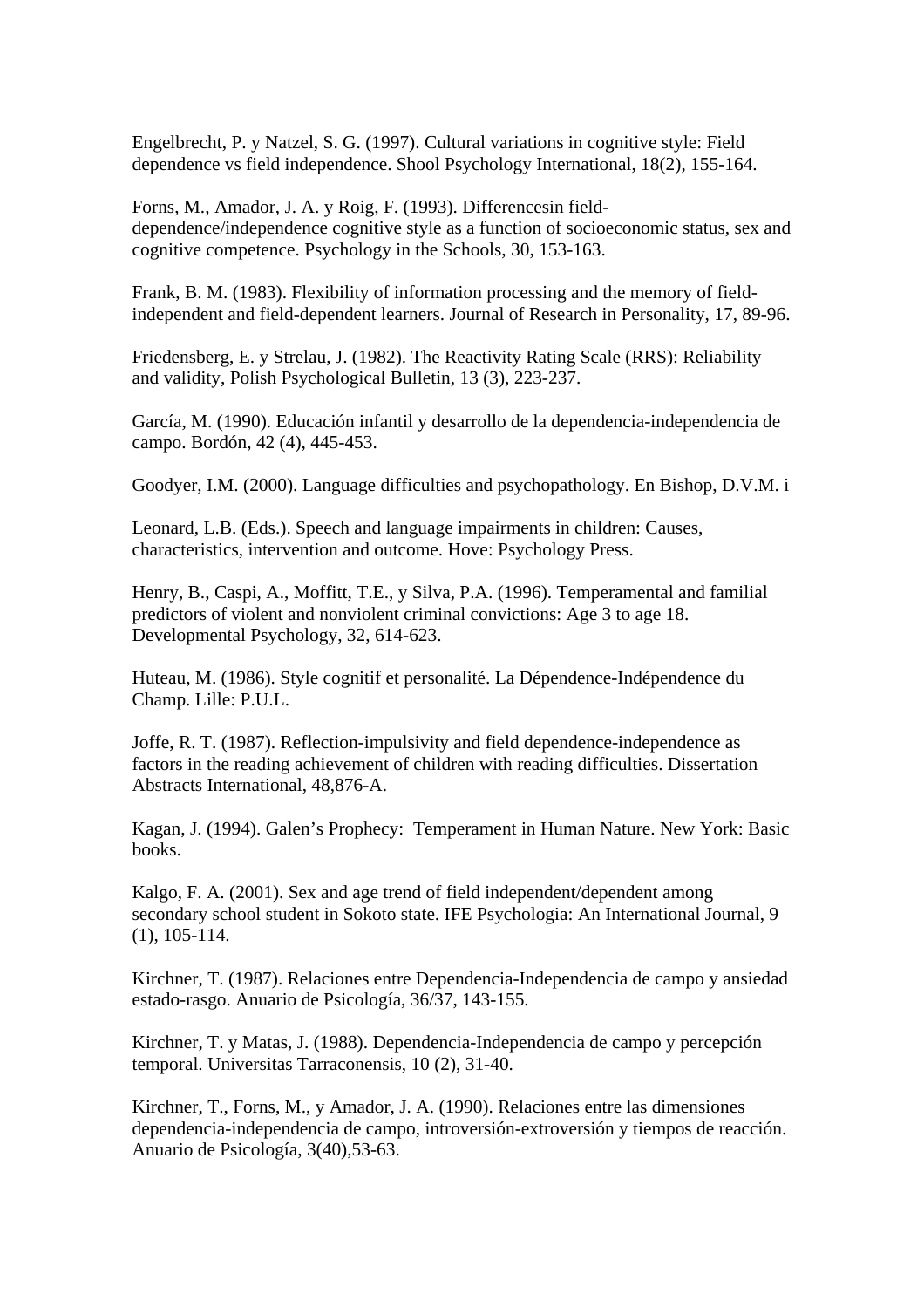Kush, J. C. (1996). Field-dependence, cognitive ability, and academic achievement in Anglo American and Mexican American students. Journal of Cross Cultural Psychology, 27 (5), 561-575.

Lerner, J.V. i Vicary, J.R. (1984). Difficult temperament and drug use. Journal of Drug Education, 14, 1-8.

Martin, R. P., Nagel, R. y Paget, K. (1983). Relationships between temperament and classroom behavior, teacher attitudes, and academica achievement. Journal of Psychoeducational Assessment,1, 377-386.

Newman, J., Noel, A., Chen, R. y Matsopoulos, A. S.(1998). Temperament, selected moderating variables and early reading achievement. Journal of School Psychology, 36(2), 215-232.

Postigo, Y., Pérez-Echeverria, P. y Sanz, A. (1999). Un estudio acerca de las diferencias de género en la resolución de problemas científicos. Enseñanza de las Ciencias, 17 (2), 247-258.

Satterly, D. J. (1979). Covariations of Cognitive Styles, Intelligence and Achievement. British Journal of Educational Psychology, 49, 179-181.

Schmeck, K. y Poustka, F. (2001). Temperament and disruptive behavior disorders. Psychopathology,34 (3), 159-163.

Schwartz, C.E., Snidman, N. i Kagan, J. (1999). Adolescent social anxiety as an outcome of inhibited temperament in childhood. Journal American Academy of Child and Adolescent Psychiatry, 38, 1008-1015.

Strelau, Jan (2002): Temperament: A psychological perspective, New York : Kluwer Academic

- (1987).The concept of temperament in personality research. European Journal of Personality, 1, 107 117.

- (1983). Temperament, personality, activity. New York: Academic Press.

Strelau, J., Angleitner,A., Bnatelmann,J., y Ruch,W.(1990): The Strelau Temperament Inventory Revised (STI R):Theorical considerations an scale development. European Journal of Personality, 4,209 235.

Testu, F. (1984). Rythmicité scolaire, nature de la tâche et dépendence-indépendence a légard du champ. L'année Psychologique, 84, 507-523.

Tinajero, C. y Páramo, M. F. (1997). Field dependence-independence and academic achievement: A re-examination of their relationship. British Journal of Educational Psychology, 67(2), 199-212.

Thomas, A., y Chess, S. (1977). Temperament and development. New York: Brunner/Mazel.